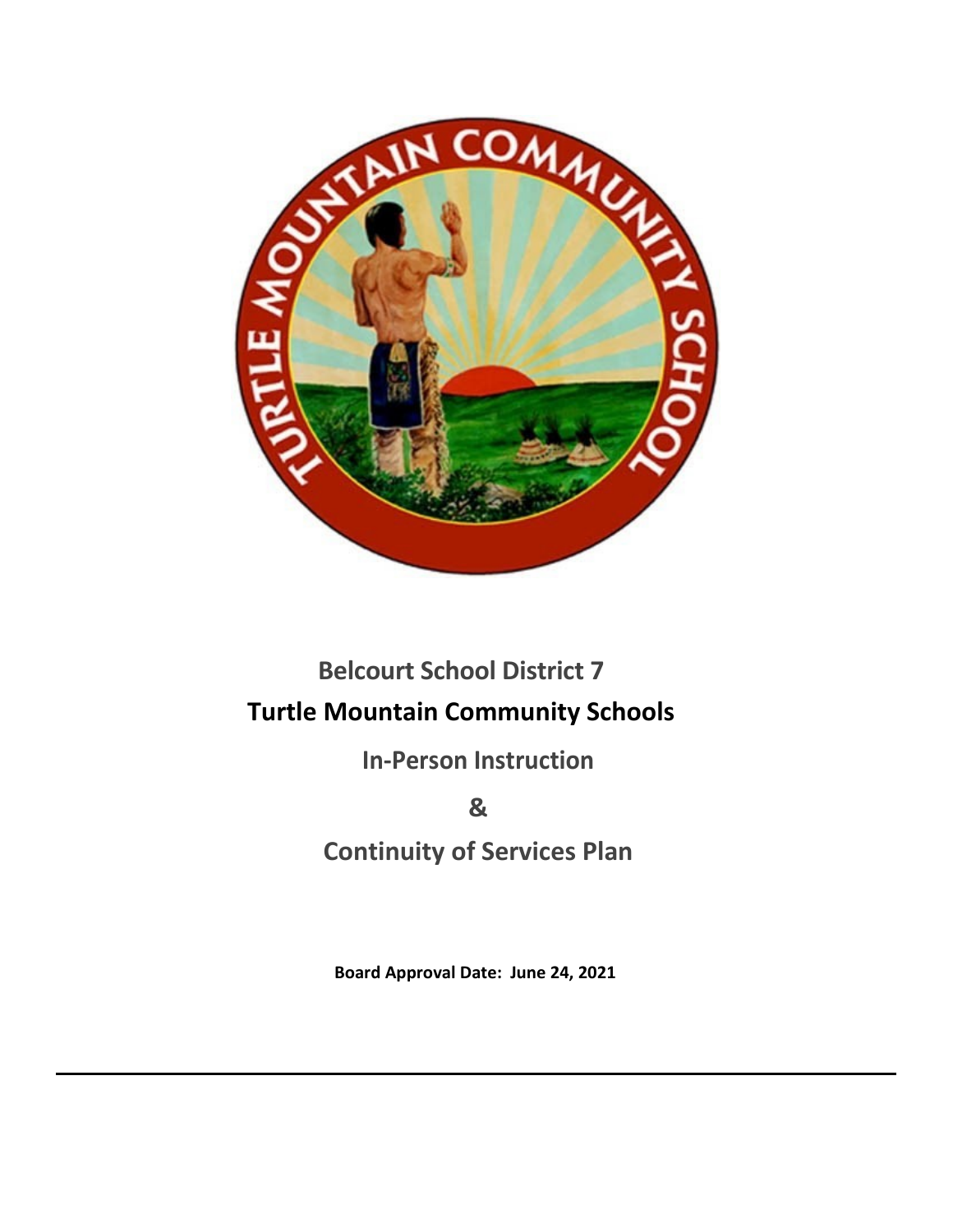

The following In-Person Instruction and Continuity of Services Plan is representative of the following schools known as Turtle Mountain Community Schools (TMCS):

| • Turtle Mountain Community High School       | 701-477-6471 |
|-----------------------------------------------|--------------|
| • Turtle Mountain Community Middle School     | 701-477-6471 |
| • Turtle Mountain Community Elementary School | 701-477-6471 |
| • Turtle Mountain Tiny Turtles                | 701-477-6471 |
| • Preschool Special Needs (PSN)               | 701-477-6471 |
| • Ojibwa Indian School                        | 701-477-3108 |
| • Dunseith Indian Day School                  | 701-263-4636 |
| • St. Ann's Catholic School                   | 701-477-5601 |
|                                               |              |



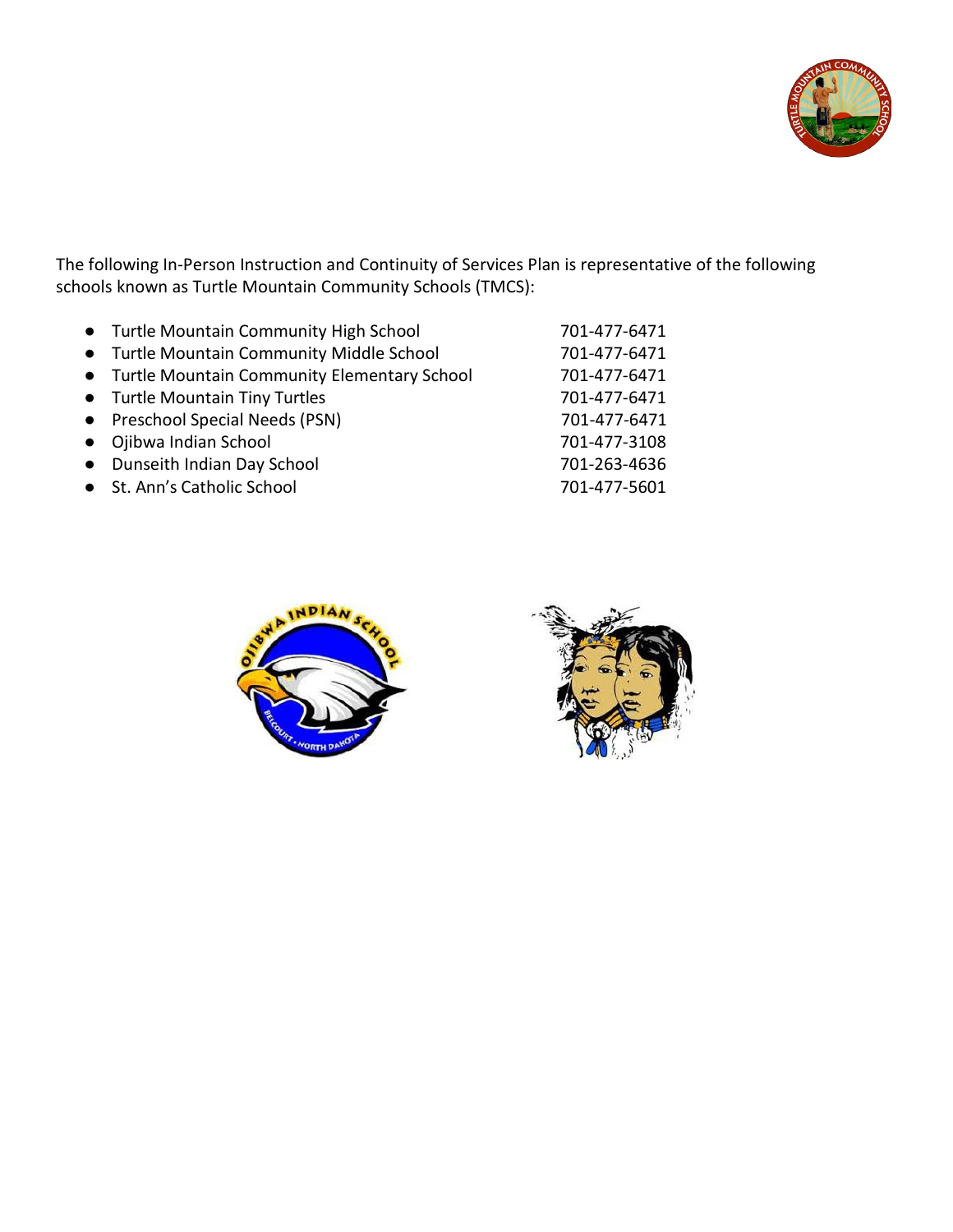

The purpose of this document is to outline Belcourt Schools' in-person instruction and continuity of services utilizing the American Rescue Plan Act of 2021 Elementary and Secondary School Emergency Relief Fund (ARP ESSER) support allocated to Belcourt School District #7 (BSD7). The ARP ESSER Funds are to help schools safely reopen and address the impacts of COVID-19, such as students' academic, social, emotional and mental health needs.

Per requirements of ARP ESSER, an LEA that receives these funds must make publicly available on their website a plan for a safe return to in-person instruction and continuity of services.

On July 16, 2020, North Dakota School Districts were required to develop health and safety plans for their schools, through consultation with local public health units and providers, staff, families and students, and community and tribal leaders [\(Executive Order 2020-38\)](https://www.governor.nd.gov/sites/www/files/documents/Executive%20Order%202020-38%20FINAL.pdf). Belcourt Schools created a Smart Restart Plan, which was approved by the Belcourt School District Board on August 18, 2020. This plan was based on input from Tribal, County, State and Federal health organizations, education agencies, and government officials. Feedback was also solicited from parents, staff and community through online surveys. Belcourt School District implemented this plan throughout the entire school year.

Because of the concerted efforts of all entities and diligent implementation of mitigation strategies on the Turtle Mountain Band of Chippewa Reservation, BSD7 and the Belcourt community drastically reduced the threat of COVID-19 not only in the school system, but throughout the reservation. Weekly Health & Safety meetings allowed administration, government officials, and health officials to monitor the mitigation measures. Additionally, cooperative efforts resulted in higher vaccination rates, providing an additional layer of safety to our Native American population.

This plan describes how BSD7 will maintain the health of students and staff during the return to brick and mortar learning. Any questions regarding this plan should be directed to Dr. Michelle Thomas at (701) 477-6471. The plan includes the following:

- I. BSD7 Focus Areas
- II. Assumptions & Assurances
- III. BSD7s Instruction Model
- IV. Virtual Academy
- V. Health and Safety Guidance
- VI. Continuity of Services
- VII. Activities
- VIII. Communication
- IX. School Meals
- X. Transportation
- XI. Student and Staff Services
- XII. Special Education
- XIII. Services for Children Ages 0-5
- XIV. Pandemic Measures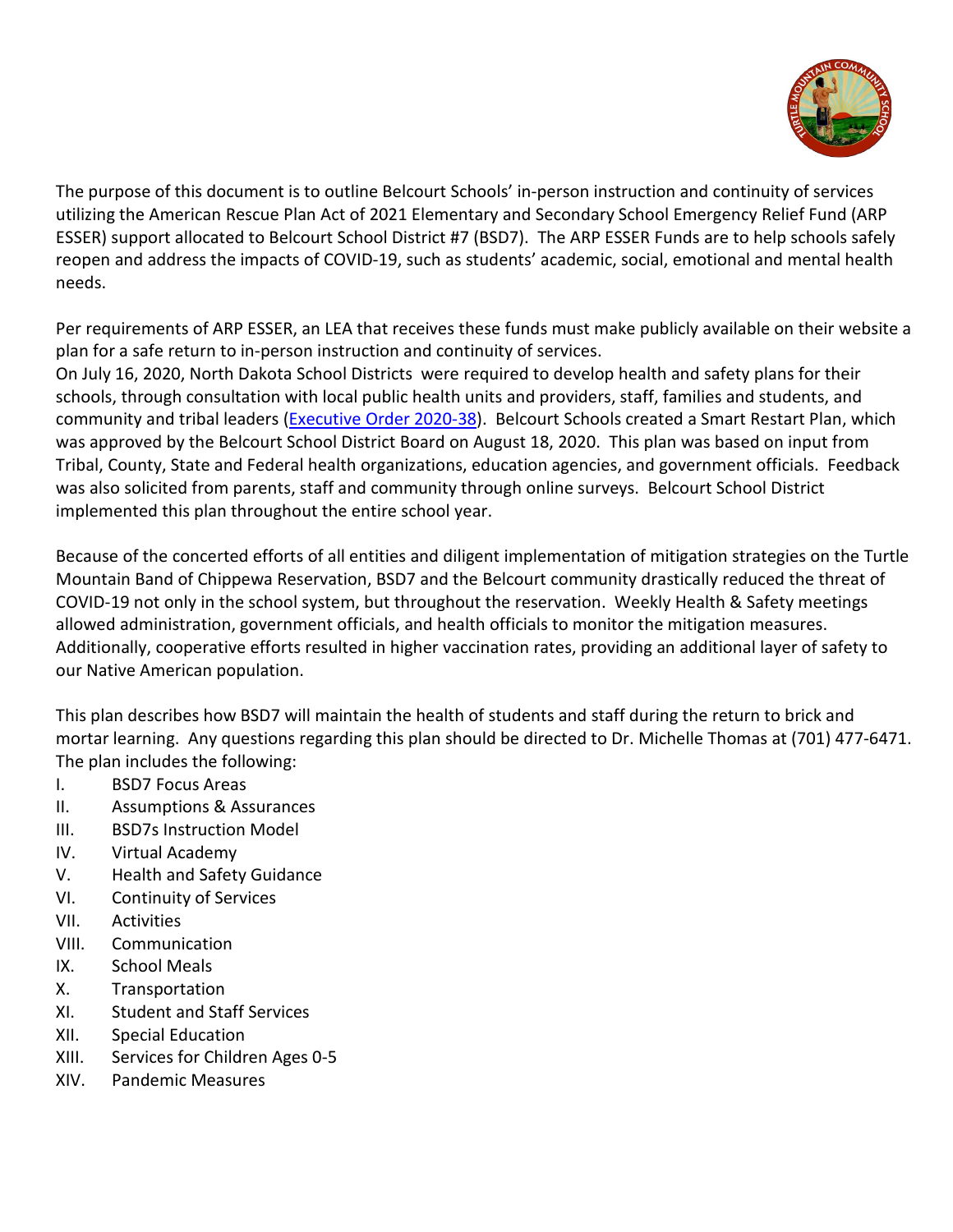

# **I. BSD7 Focus Areas**

- An education for all students that is rigorous and comprehensive education for all students in all phases of the learning plan.
- Respect health guidance from IHS, Rolette County Public Health and the Centers for Disease Control, adopting reasonable practices to mitigate risks and minimize the spread of COVID-19.
- Be flexible, empathic and quick to respond to support students and their families as conditions change.
- Clearly and consistently communicate with students, staff, parents and all stakeholders.
- Ensure every student has an electronic device to use for learning, whether in the classroom or at home.
- Provide students, parents and staff training so they can effectively use technology resources.

### **II. Assumptions & Assurances**

- Every student should have the opportunity to engage in learning, regardless of the spread of COVID-19 in our community.
- Schools have a vital role in providing safe environments for students, focusing on both social-emotional and physical health.
- By working together with educators, staff, health care professionals, parents, students, Tribal officials, and community members we can solve most challenges.
- Turtle Mountain Community Schools will make decisions based on the most current guidance from local, state, tribal, and national health care officials.
- Our School Board, the Bureau of Indian Education and the Turtle Mountain Band of Chippewa will ensure our plan meets the needs of our students, educators, staff and community.

## **III. BSD7's Instructional Model SY21-22**

Students will receive face-to-face instruction in compliance with Tribal Mandates related to COVID-19.

Instructional model may be altered due to a substantial increase in COVID-19 cases that qualifies for a shift to another instructional model (Restart Plan). Such shift will require BSD7 Board action.

## **IV. Virtual Academy**

BSD7 works with the Bureau of Indian Education (BIE) through a cooperative agreement. At this time, BIE has not decided if virtual learning will be allowable. Therefore, BSD7 will apply for a virtual academy through the Office of School Approval & Opportunity in the event that BIE determines virtual academy is an option. The virtual academy will abide by federal and state regulations that brick and mortar schools do. A school board policy will be created/adopted to allow students to engage in virtual instruction. This virtual academy will only be implemented if it becomes allowable by the BIE as well.

## **V. Health and Safety Guidance**

The district strives to provide a healthy and safe environment for all who occupy our schools. The following guidelines are intended to provide a framework for the district's response to COVID-19.

Despite taking every reasonable precaution, there is no guarantee that our school's will be without risk as it relates to COVID-19. The virus will be present on our buses, in our classrooms, and at our activities. In certain situations, social distancing is not possible in a school setting. Our actions, as outlined in this plan, will not eliminate the possibility of any student or staff member from being in contact with the virus

BSD7 has adopted policies and/or practices related to each of the following safety recommendations established by CDC and/or Tribal Health:

• Universal and correct wearing of masks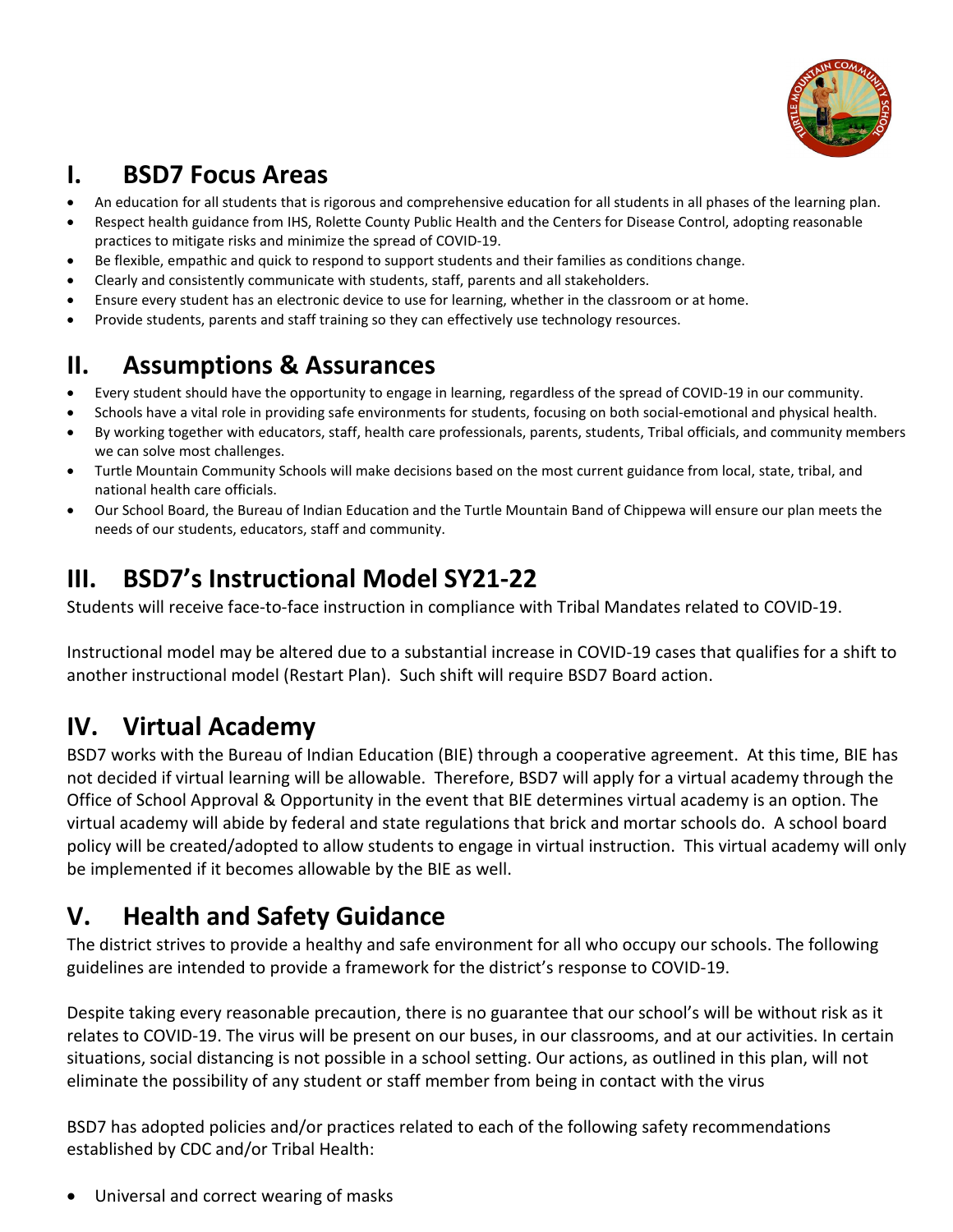

- Modification of facilities to ensure proper social distancing
- Handwashing etiquette
- Cleaning and maintaining healthy facilities [\(TMCS Cleaning Plan\)](https://docs.google.com/document/d/e/2PACX-1vSz0PZu_AWl_oUpL2RK37D3_Zl2CeGb84hw3vn6zLYbL286jF270ntBxbK4oRlt1Q/pub)
- Contact Tracing (onsite, tribal and state contact tracing)
- Diagnostic screening and testing
- BINAX Testing for staff and students
- Vaccination efforts in collaboration with tribal, state and federal health officials
- Appropriate accommodations for students with disabilities unable to wear a mask
- Continued collaboration with tribal, state and federal health officials

### **VI. Continuity of Services**

#### **Academic Needs**

BSD7 is taking steps to not only ensure continuity of services, but to address learning loss resulting from the pandemic. Additionally, students' and staff social, emotional, mental and health needs will be supported and addressed. With ARP ESSER funding, BSD7 is utilizing a variety of resources to identify and address learning gaps. The following activities/plans are being implemented for SY21-22 to close achievement gaps:

MTSS training has been and continues to be implemented PreK-12. The process is imperative to identification of at risk learners and what areas need to be addressed. BSD7 educators have received intensive training on literacy interventions PreK-12, training on Fastbridge (formative assessment tool chosen for universal screening and tier identification, progress monitoring). This tool will empower educators to deliver timely and targeted interventions to assist in learning recoupment.

BSD7 is utilizing many assessments to identify learners identified as at-risk. State and local assessments will assist in determining learning gaps of students. Along with the MTSS process, these assessments will assist in providing support, utilizing some of the following strategies:

- High Impact Tutoring—before/after school, Saturday Academy, holiday break support
- CTE Expansion
- Literacy Audit—implementation of recommendations
- District Strategic Planning

#### **VII. Activities**

[Activities Guidance](https://docs.google.com/document/d/e/2PACX-1vQAY8BICRKKlzcrwUedgPwXNDb1YspoYDAEeiVlS69jycO7Cc4oM1r7sjcxu7h1WSEgF5KkNEOUgNnB/pub)

#### **VIII. Communication**

Communication Services aims to inform, engage, and inspire all stakeholders and the community, no matter the environment. Whether functioning in a traditional school model, implementing distance learning or a hybrid plan, the TMHS will continue to keep TMHS's employees, its families and students, and the extended Turtle Mountain Community Schools informed about the work of the High School.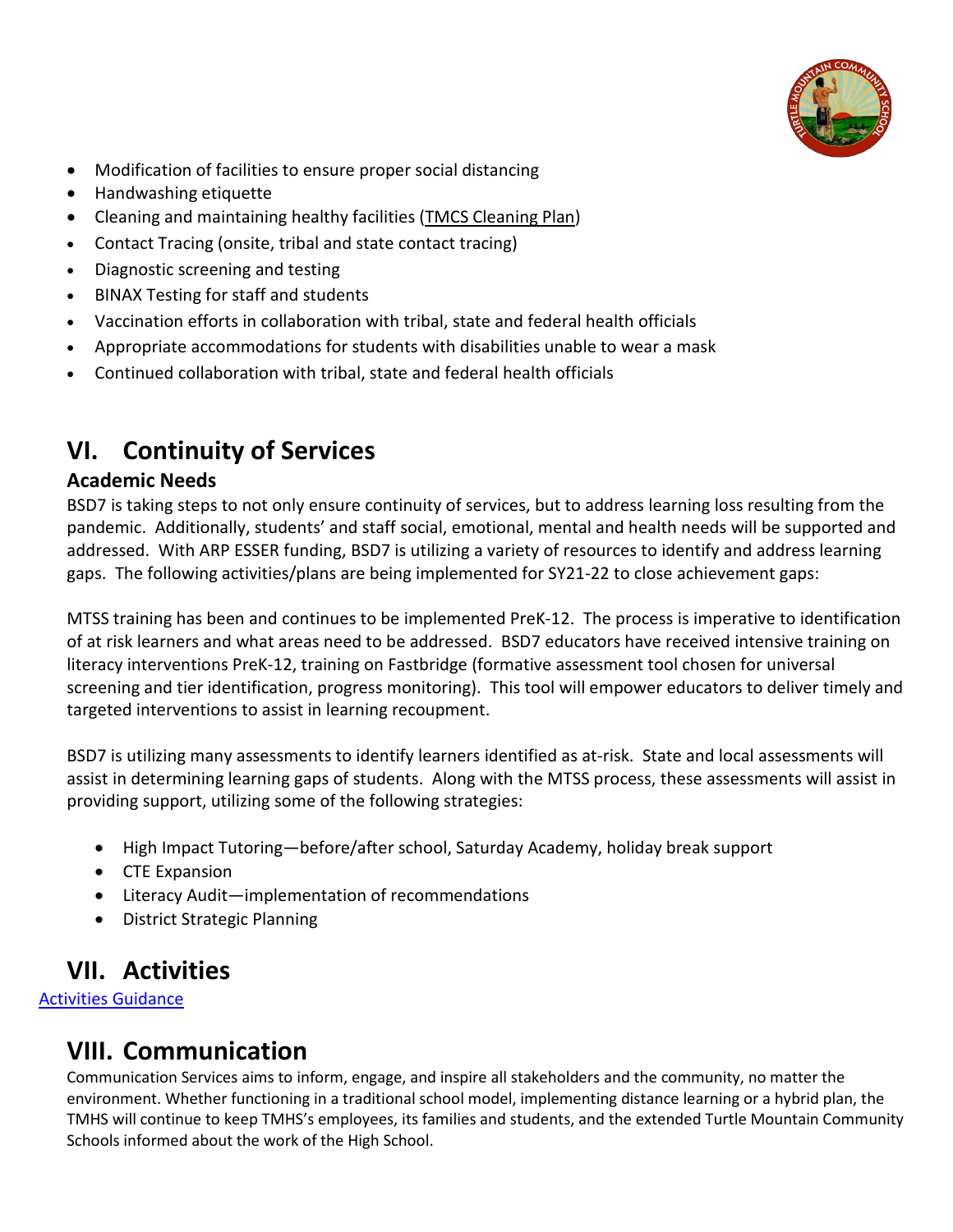

TMHS anticipates the need to deploy unique communications tactics to cater to multiple audiences and fluctuating conditions simultaneously. Where schools open with significant modifications to schedules, classes, or logistics, smooth transitions will require clear and consistent communication.

Regardless of the learning model, we relay critical and necessary information for all audiences, support crisis situations, fortify the district's brand, lead community relations and family engagement, and direct many other "business as usual" communications strategies. The platforms used will be:

- Infinite Campus Messenger
- TMCS Facebook page
- KEYA
- Braves Channel
- Turtle Mountain Times
- Turtle Mountain Star

### **IX. School Meals**

Meals will be provided to all BSD7 students. Meals will be modified based on staffing and food availability

### **X. Transportation**

School bus transportation will adhere to Tribal mandates in effect. When possible, social distancing will be enforced, and assigned seating will occur. When possible, windows will be open to increase air flow on the bus.

### **XI. Student and Staff Services**

The Student Service department will continue to provide the TMHS with the protocols and training necessary to support the mental health needs of students. Through this practice they will find or establish a list of students that need a higher level of treatment and make appropriate referrals. One on one services are available to students during instructional days. Transportation is provided for students to and from school if needed.

#### **Student Social Emotional Learning**

Student Support Services will develop a comprehensive plan for supporting in-person learning that includes: providing training to staff (trauma informed classroom management, Multi-Tiered Systems of Supports (MTSS), etc.), and supporting family-school partnerships that emphasize relationship building and engagement to enhance building a climate and culture.

#### **Student Counseling Services**

Counselors will work collaboratively with their teams and building administrators to determine when services will be provided.

#### **Culture and Climate**

Student Support Services will work with all schools to support staff best practices around trauma informed practices. A focus will be placed on supporting a positive climate and culture that acknowledges universal trauma care strategies for students. Best practice guidelines will be available in order to support students who may need more support. Student Support Services will provide ongoing consultation to staff.

Recognizing the need to assess the status of students' social-emotional health as they return to school, Student Support Services is working on developing protocols to administer a strengths-based screener at all schools that can be used to inform levels of support for students.